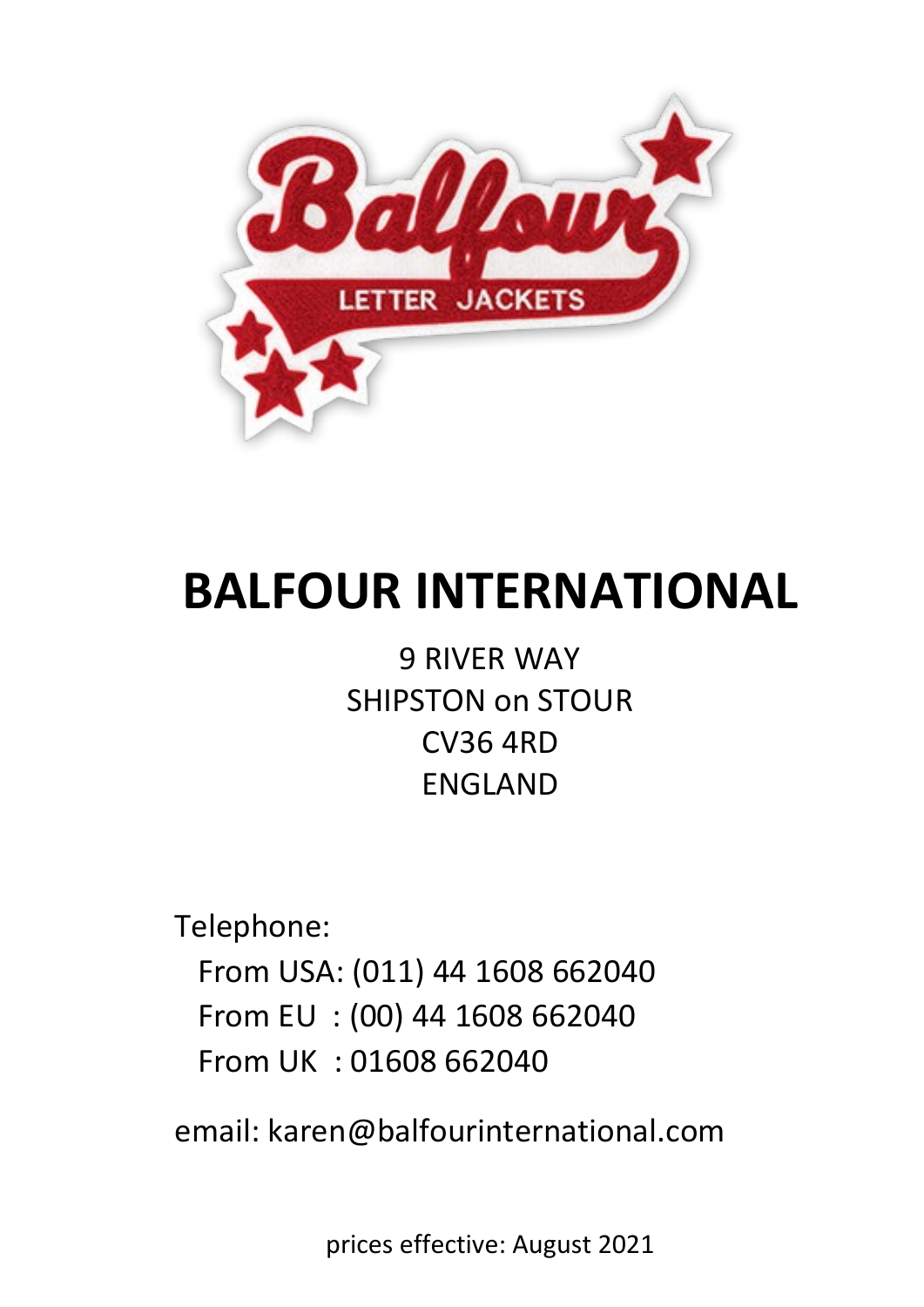# JACKET DESIGN

#### **All jackets come in school selected colors and include:**

\*\*24 oz. Melton Wool Body \*\*Choice of Leather, Vinyl or Wool Sleeves \*\*Stand up Knit Collar (choice of Byron collar where available) \*\*Fully Quilted Lining \*\*Chenille Graduation Yeardate on Sleeve \*\*Contrasting Snaps and Pocket Trim \*\*Script Embroidered Name on Jacket Front \*\*School Name in Tackle Twill Lettering on Jacket Back

# *PRICES (Special pricing for 2022)*

| <b>ALL WOOL</b>     | <b>ALL WOOL</b>     | <b>VINYL</b>        | <b>LEATHER</b>      |
|---------------------|---------------------|---------------------|---------------------|
| $(1$ -color)        | $(2$ -color)        | (Sleeves)           | (Sleeves)           |
| <del>\$185.00</del> | <del>\$200.00</del> | <del>\$210.00</del> | <del>\$250.00</del> |
| \$170.00            | \$180.00            | \$185.00            | \$225.00            |

#### *OPTIONS*

| 'Class of' insert in Yeardate:                                                                                                                                                                                         | \$5.00                        |
|------------------------------------------------------------------------------------------------------------------------------------------------------------------------------------------------------------------------|-------------------------------|
| <b>Small Mascot for Jacket Sleeve:</b>                                                                                                                                                                                 | \$30.00                       |
| LARGE Mascot for Jacket Back (not available with Zipper Hood or Sailor Collar):                                                                                                                                        | \$40.00                       |
| SAILOR COLLAR or ZIPPER HOOD:                                                                                                                                                                                          | \$30.00                       |
| SCRIPT NAME ON Sailor Collar or Zipper Hood (per letter):                                                                                                                                                              | \$4.00                        |
| Sports/Activity Chenille Patches (each):<br>Color Burst or Sports Touch (add):<br>2 - Color Tackle Twill for School name+country on back:                                                                              | \$25.00<br>\$5.00<br>\$25.00  |
| 2" Longer Sleeve and/or Body add:<br>4" Longer Sleeve and/or Body add:<br>Sew on charge for customer supplied patches (including Varsity Letters):<br>Other options available, please contact Karen with any questions | \$12.00<br>\$18.00<br>\$10.00 |
|                                                                                                                                                                                                                        |                               |

# *SHIPPING COST*

| TO BE ADDED TO JACKET PRICE - INCLUDES INSURANCE                 |         |
|------------------------------------------------------------------|---------|
| APO / FPO Priority Mail/Insured (for U.S. Military Only):        | \$25.00 |
| USA Delivery:                                                    | \$25.00 |
| INTERNATIONAL Air Mail - Does Not Include Local Customs Charges: | \$60.00 |
|                                                                  |         |

# *DELIVERY*

Delivery will be approx. 10 to 12 weeks after payment is received. \*\*\*\*\* Slightly longer delivery during holidays \*\*\*\*\*

ALL JACKETS ARE MANUFACTURED IN THE U.S.A. AND SHIPPED TO YOUR ADDRESS. Please note: Customs Charges are not included in the purchase price and are the responsibility of the purchaser.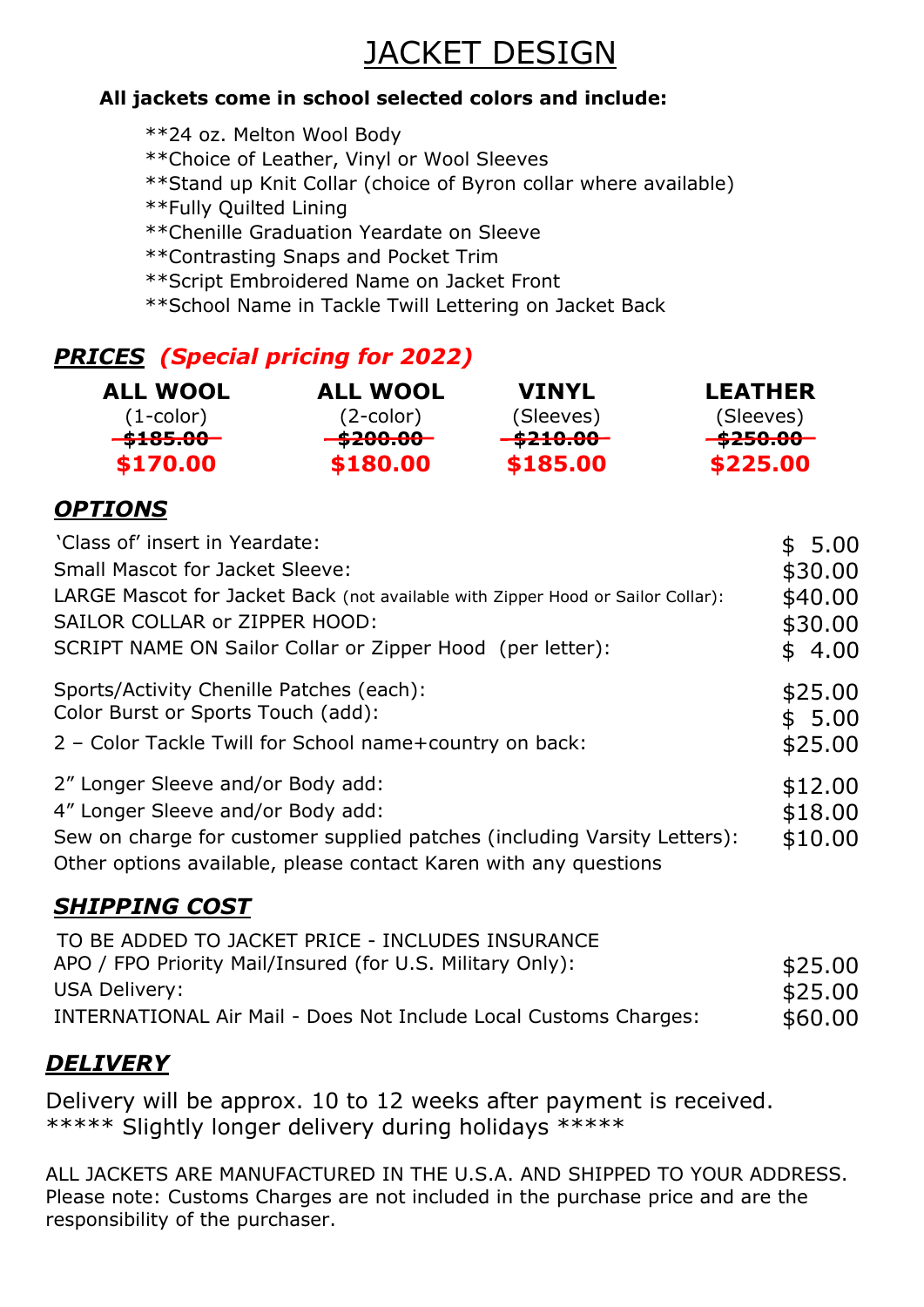# *PAYMENT*

FULL PAYMENT is required for all Jacket orders. ALL CHECKS SHOULD BE MADE PAYABLE TO THE BALFOUR COMPANY. Payment may be in CASH, U.S. DOLLAR CHECK (drawn on a U.S. Bank), or U.S. DOLLAR MONEY ORDER. MASTERCARD and VISA are also accepted.

#### **\*\*\* CHARGE WILL APPEAR ON YOUR STATEMENT FROM AUGUSTA SPORTSWEAR \*\*\***

There will be a service charge of **\$35.00** for NSF checks and declined Credit Cards. **Note: Jackets are custom made and therefore, not returnable.**

#### *SPORTS and ACTIVITY CHENILLE PATCHES*

Download/View the Patch flyer from *balfourinternational.com/download* Custom chenilles are available. We can create a patch from almost any picture or sketch.

#### **Chenille Patches are \$25.00 each. Sports Touch & Color Burst patches are \$30.00 each** (see Patch flyer).

#### *ORDERS*

Orders may be placed via phone, email or post. Contact Karen@balfourinternational.com if you have any questions. A jacket order form is on the last page of this flyer.

#### **Adult Jacket Sizes** (equivalent to Men's sizing)

| <b>XS</b> 30-32" Chest |     |              |                                     |
|------------------------|-----|--------------|-------------------------------------|
| S 34-36" Chest         | XL. | 46-48" Chest |                                     |
| <b>M</b> 38-40" Chest  |     |              | XXL 50-52" Chest **\$12.00 Extra**  |
| $L = 42 - 44$ " Chest  |     |              | XXXL 54-56" Chest **\$18.00 Extra** |
|                        |     |              |                                     |

#### **Please note**:

Jackets are custom made and therefore not returnable. Additional Sizing information is available on our website balfourinternational.com

IF YOU HAVE ANY QUESTIONS, PLEASE FEEL FREE TO CONTACT US USING THE INFORMATION LISTED ON THE FRONT OF THIS FLYER OR VISIT OUR WEBSITE: *balfourinternational.com*